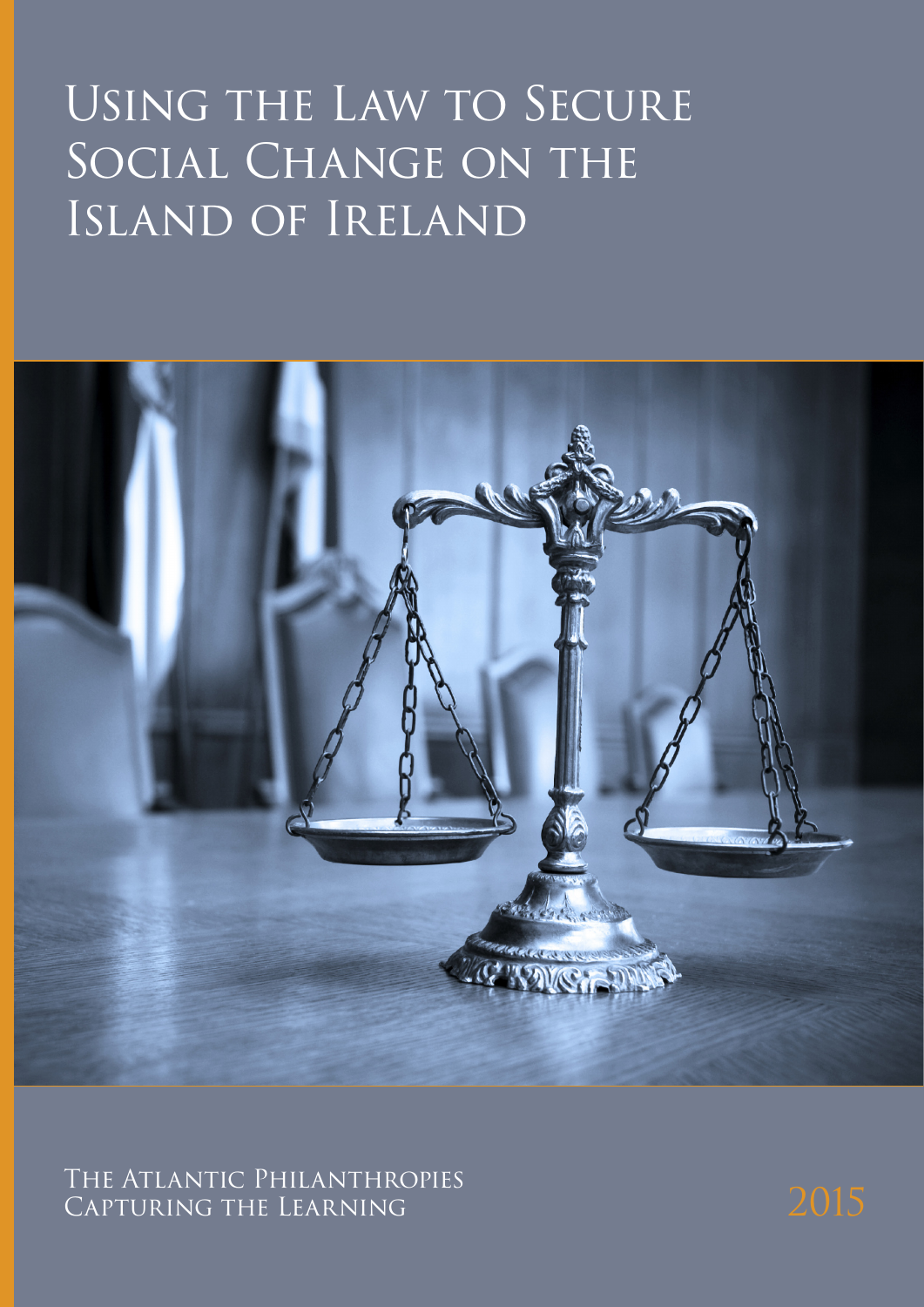## **1 INTRODUCTION**

Using the law to secure social change is not a new idea – it has been a key driver at many pivotal points in history. For example, it played a central role in the abolition of slavery across British colonies in the 18th century, segregation in the American education system in the 1950s and apartheid in South Africa in the 1990s. The law is still used to secure social change around the world, but not everybody is equally able to use the law in this way. Some countries simply have more experience in this field and their judiciaries and legal systems are therefore more familiar with and open to the concepts involved. Within countries, different parts of society also face varying barriers to using the law in this way. Those barriers include a basic lack of awareness that it is possible to use the law in this way, or prudence preventing people from risking the high costs if things go wrong.

Neither the Republic of Ireland (RoI) nor Northern Ireland (NI) had much of a culture of using the law to secure social change. When The Atlantic Philanthropies (Atlantic) initiated its RoI & NI Reconciliation and Human Rights programmes in 2004, it became clear that grantees needed support and encouragement to develop the legal side of their advocacy strategies. Since then, Atlantic has provided a range of core and project supports to:

- $\blacktriangleright$ **Increase awareness of the law as a potential tool for change across the nongovernmental organisation (NGO) sector, the judiciary and wider legal professions;**
- $\blacktriangleright$ **Build relevant experience and appetite for public interest work amongst the legal profession;**
- **Build relevant skills to blend effective legal tactics into overall advocacy strategies; and,** Þ
- **Build the momentum and culture of using the law to secure social change on the island of Ireland (RoI & NI).**  Þ

**"When we came into existence, most NGOs wouldn't have had a priority or focus in strategic litigation. People didn't know that they could use law as a tool alongside all their other work.** 

**"So we've done a lot of training of NGOs to let them see how they can use strategic litigation, and in turn they're passing that learning on to their constituents."** 

**Public Interest Litigation Support Project Interviewee**

#### **These grantees are:**

#### **ROI**

- CENTRE FOR DISABILITY LAW AND POLICY
- EUROPEAN COUNCIL ON REFUGEES & EXILES
- **FREE LEGAL ADVICE CENTRES**
- IRISH COUNCIL FOR CIVIL LIBERTIES
- IRISH REFUGEE COUNCIL
- IMMIGRANT COUNCIL OF IRELAND
- IRISH TRAVELLER MOVEMENT
- PUBLIC INTEREST LAW ALLIANCE

#### **NI**

- CHILDREN'S LAW CENTRE
- COMMITTEE ON THE ADMINISTRATION OF **JUSTICE**

With this support, grantees have been able to deliver significant impact and this work has also generated important learning. As Atlantic winds down its

grantmaking on the island of Ireland, it is important to capture that learning and to share it with organisations that will be using the law to secure social change in the future and with the funders that might support them to do so. Therefore in early 2014 Atlantic commissioned a 'capture the learning' study across 12 of its grantees that had the greatest experience of using the law to protect and promote human rights. These grantees have used the law in a wide variety of ways, some of them working with particular marginalised groups whilst others have pursued a broader change agenda.

- LAW CENTRE, NORTHERN IRELAND
- PUBLIC INTEREST LITIGATION SUPPORT PROJECT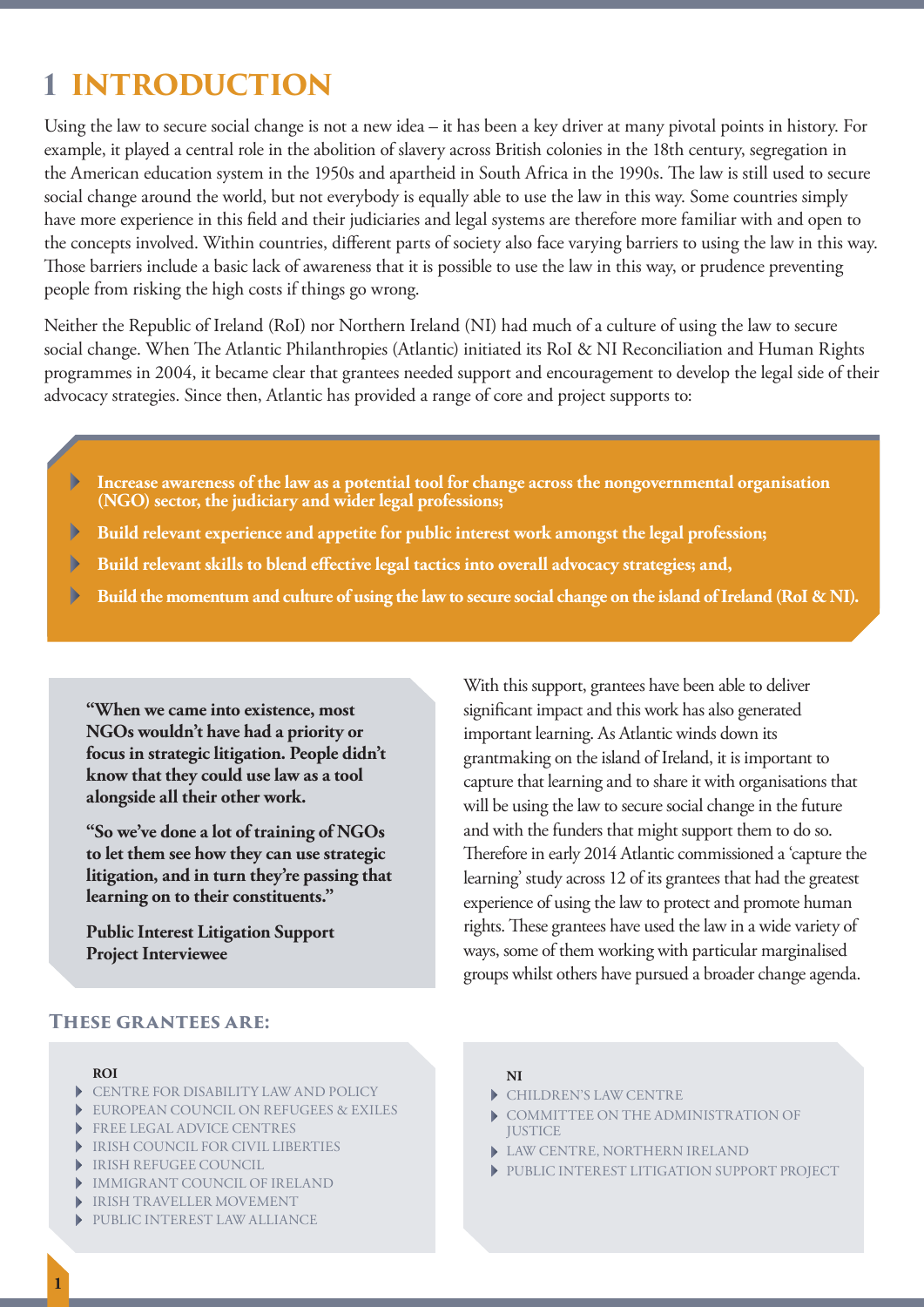The aim of the 'capture the learning' study was to categorise the different ways in which the law had been used, to identify effective tactics that had been applied in securing social change and to synthesise generalised lessons that can be applied by other NGOs around the world.

The research was undertaken at the Faculty of Law, University College Cork, Ireland by Professor Ursula Kilkelly (Principal Investigator) with Naomi Kennan, Dr Angela O'Connell and Sarah C Field, in conjunction with Professor Laura Lundy and Dr Chelsea Marshall at the Centre for Children's Rights at the School of Education, Queen's University Belfast. The team would like to express their gratitude to all of the grantees who participated in this research and to The Atlantic Philanthropies for the opportunity to share this learning.

## **2 APPROACHES TO USING THE LAW**

Although the boundaries between categories tend to be slightly blurred in reality, it is possible to illustrate the grantees' various approaches to using the law as follows:



In the rest of this section we consider each of the above categories in turn, but it is important to note that all of the grantees used a blend of them, rather than any one in isolation.

The Irish Council for Civil Liberties and the Committee on the Administration of Justice apply various legal advocacy approaches to advance human rights objectives, often partnering with some of the other grantees when it comes to litigation. Free Legal Advice Centres and the Law Centre NI provide legal information to the general public and subsequent legal representation in significant cases. Two grantee projects—the Public Interest Litigation Support Project in Northern Ireland and the Public Interest Law Alliance in the Republic of Ireland—support access to legal expertise and litigation either directly or indirectly. One grantee organisation, the Centre for Disability Law and Policy, is a unit within a university that deploys legal analysis to effect change for people with disabilities. Several grantee organisations focus on providing legal advice and representation to particular groups including the Irish Refugee Council, the Immigrant Council of Ireland, the Irish Traveller Movement, the European Council on Refugees and Exiles, and the Children's Law Centre.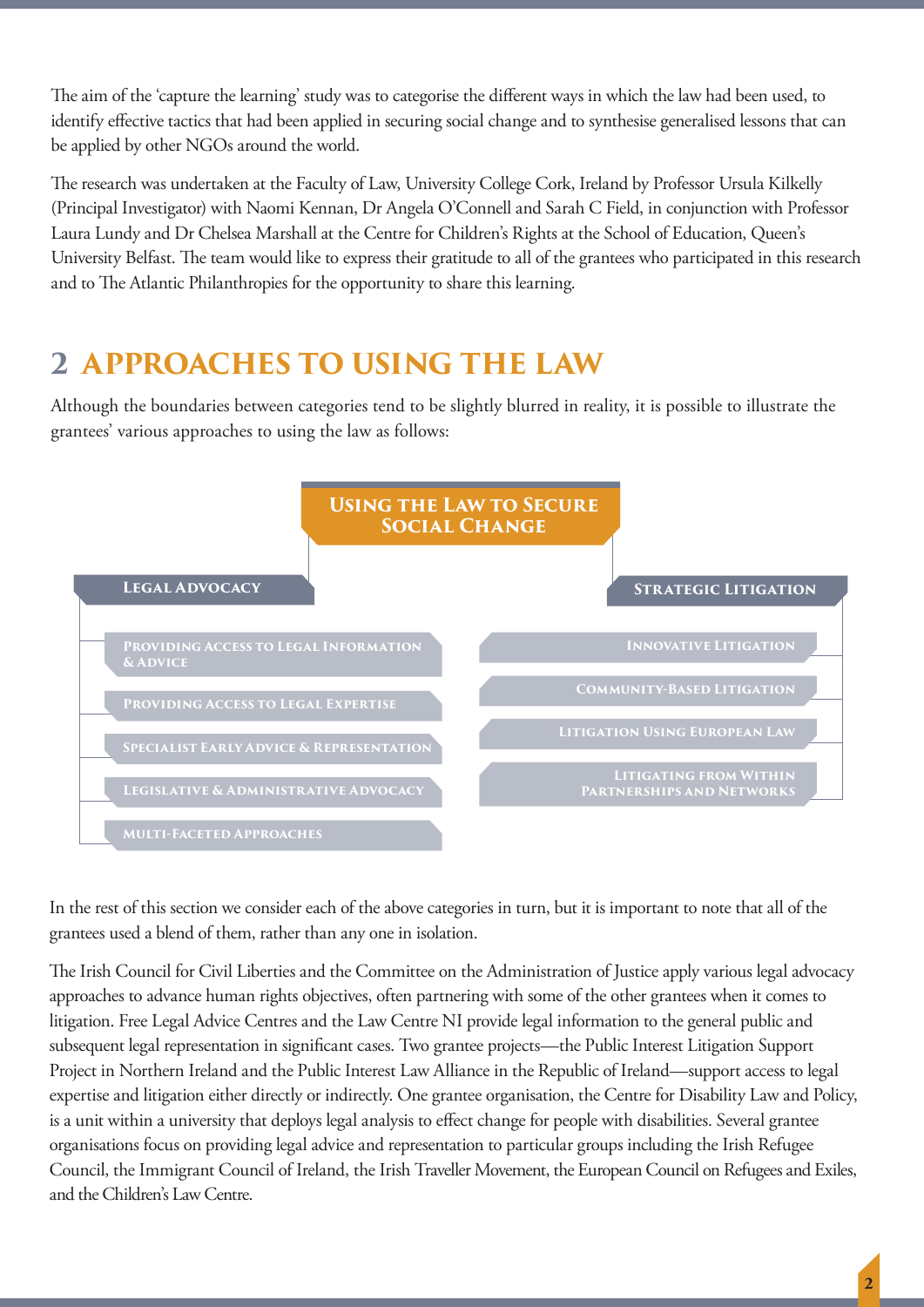## **2.1 LEGAL ADVOCACY**

In some ways, legal advocacy can be considered any legally based work that stops short of actual litigation. This spans from the most basic interventions, (e.g., directing people to existing statutory complaint mechanisms), through to highly sophisticated techniques such as providing amicus curiae briefs to the court supporting other people's litigation (offering expert opinion on a generalised

**"Amicus briefs (third party briefs) plant seeds that will hopefully grow through time."**

**Centre for Disability Law and Policy Interviewee**

rather than case-specific basis). Amicus briefs can overcome evidentiary problems, pressure courts to clarify legal doctrines, focus judicial attention on the core rights at stake and bring expert evidence to the attention of the court.

The provision of legal advice can also play a crucial role in enabling people to claim their rights, identifying the pivotal legal issues affecting people. Those issues can ultimately end up becoming the basis for strategic litigation cases.

## **2.1.1 ACCESS TO LEGAL INFORMATION AND ADVICE**

The majority of casework that crosses the desks of the grantee organisations is relatively simple. It usually involves an individual or family who have been confronted with a problem that they have not experienced before (e.g. a debt collector's letter). They are usually worried that either: (a) they are going to end up facing a court case that they do not want, or (b) they won't be able to defend their rights without an expensive lawyer. In the majority of cases these concerns can be headed off by someone explaining the non-legal options open to them and/or by directing them to other support agencies that can assist them more effectively than a lawyer. However, a proportion of cases do justify specialised legal input, and these are usually elevated to the next tier of support (see Access to Legal Expertise below). Exposure to this kind of client advice requests also allows the grantee organisations to build a picture of where systemic policy problems are arising within society. Analysis of the resulting data also allows the grantee organisations to make informed inputs regarding potential solutions and undertake evidence-based advocacy targeting relevant government agencies.

## **EXAMPLES OF ACCESS TO LEGAL INFORMATION**

- **The Irish Council for Civil Liberties published a series of public information booklets—***Know Your*  Þ *Rights***—that present the law in an accessible manner to the public with editions that focus on the rights of prisoners, children, those in civil partnership and policing;**
- **The Children's Law Centre offers advice and information on matters related to children's rights through**  b **its free telephone advice line for children and young people;**
- **Free Legal Advice Centres operate 87 part-time legal clinics throughout the Republic of Ireland**  Þ **providing legal information and advice on a pro bono basis to around 30,000 people annually;**
- **The Law Centre Northern Ireland operates an on-site legal advice clinic for patients and their families**  D **in hospital mental health units.**

## **2.1.2 ACCESS TO LEGAL EXPERTISE**

Some casework issues require a lawyer's technical input. This may just be to clarify a particular point of law or it may involve much more in depth input (e.g., developing full legal opinions). Providing technical input regarding the law, individual rights and available remedies allows people to make better strategic and tactical decisions (at both personal and collective levels)

**"One of the strengths of our law centre is to provide legal education for our member groups who, in turn then, will provide support and advice to Travellers on the ground."**

**Irish Traveller Movement Interviewee**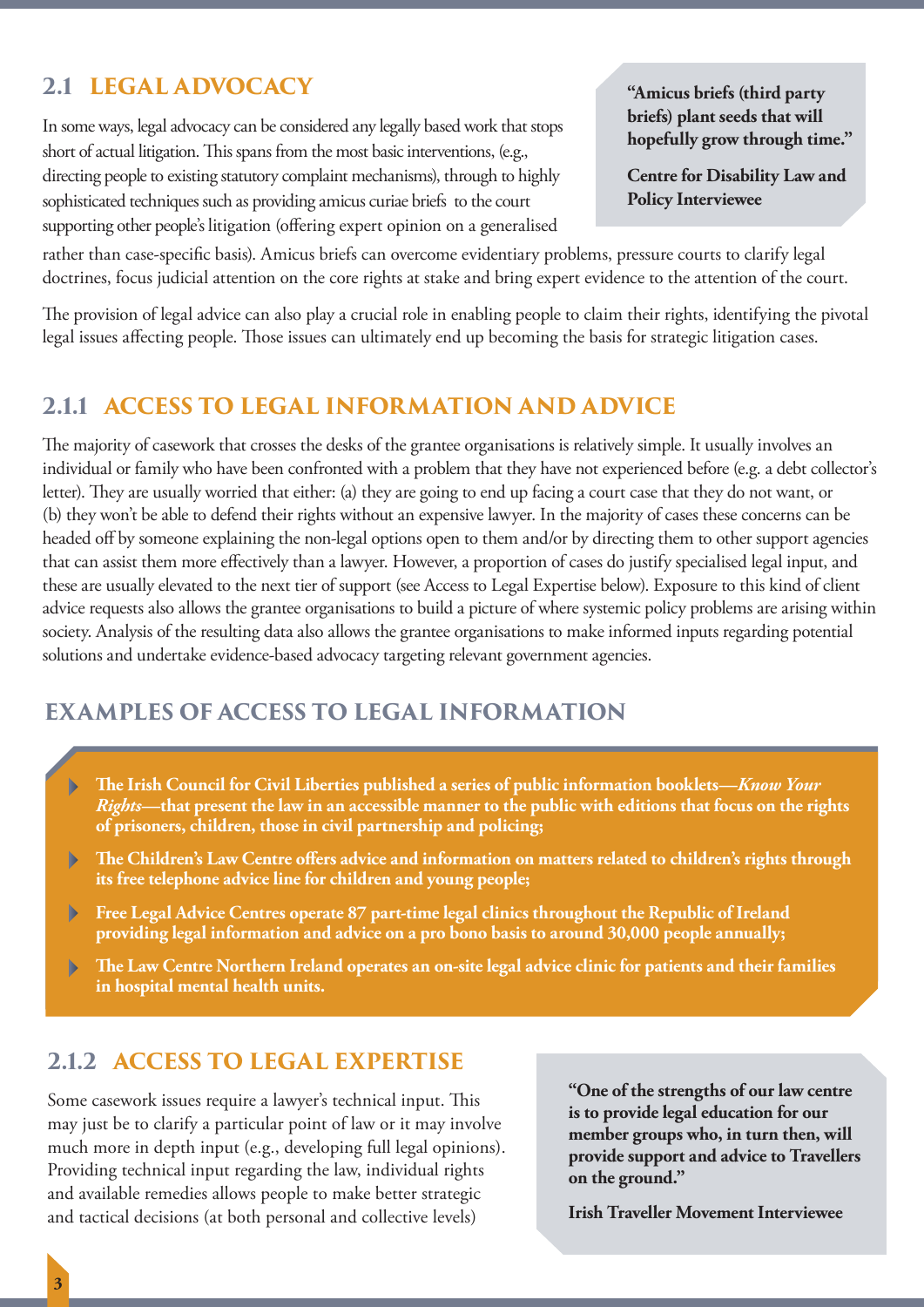and can help in negotiating for change. Some of the grantee organisations provide access to 'in house' legal expertise, whilst others also encourage and facilitate the provision of pro bono (voluntary for the public good) services by the legal profession.

## **EXAMPLES OF ACCESS TO LEGAL EXPERTISE**

- **The Public Interest Litigation Support Project has established a register of lawyers willing to undertake pro bono work, which includes not just advice and legal opinions but also providing training on specific legal issues to NGOs.**
- **The Public Interest Law Alliance's pro bono referral scheme matches the needs of NGOs to lawyers who provide their services on operational matters such as employment contracts, data protection and leases. Through this scheme which has also established a register, organisations receive legal assistance with their law reform work, campaigns and advocacy around social change or they receive support around public interest litigation.**
- **The Law Centre Northern Ireland established the Legal Support Project to provide free representation**  b **to individuals appearing at social security and industrial tribunals. Many of the volunteers are newly qualified solicitors and barristers who are keen to gain 'real world' experience.**

## **2.1.3 SPECIALIST EARLY ADVICE AND REPRESENTATION**

The provision of legal advice and representation at an early stage can be important to produce systemic change. For instance, the Irish Refugee Council's (IRC's) Early Legal Advice and Representation Project provides an intensive, free, and direct legal representation to asylum seekers in the first stage of claiming asylum. In doing so, the organisation tries to show that there is a different way of working within the existing legal framework, which can yield much better results. The goal is to produce better decisions earlier so that the need for subsequent legal challenge of these decisions is minimised. A related objective is that a small investment in advice upfront will be offset by large savings in bureaucracies having to process flawed applications.

The IRC has identified aspects of its approach to early representation that can be replicated in other environments. They have also offered master classes on refugee protection and human rights law aimed at an audience of practitioners from all backgrounds, which is designed to enhance the capacity of the legal profession and judiciary in these areas. For the IRC, these and other initiatives have resulted in the establishment of common ground between the parties involved in asylum law, which did not exist previously in what was a highly adversarial process.

## **2.1.4 LEGISLATIVE AND ADMINISTRATIVE ADVOCACY**

Sometimes legal arguments can be applied directly to secure changes in legislation, policy or public services without resorting to full litigation. Atlantic grantees have analysed various public policies in terms of their compatibility with domestic and/or international law, then made supporting submissions to the State, often alongside wider advocacy efforts. Capitalising upon differences between national and international law can be particularly effective here. For example, the Committee on the Administration of Justice (CAJ) recently exploited a perceived conflict between the European Convention on Human Rights (ECHR) and a UK policing bill. Working with partner NGOs, CAJ was able to significantly influence the Westminster Parliamentary Committee on Human Rights and had key clauses blocked in the House of Lords.

Another example in this category involves grantees providing legal analysis to feed into United Nations (UN) 'shadow reporting' systems. Each country in the UN is periodically assessed against the UN instruments to which it is a signatory (e.g., the International Covenant on Civil and Political Rights). These assessments involve the State itself submitting evidence, but then NGOs in that country are also invited to submit independent 'shadow reports'. During Ireland's 2011 Universal Periodic Review, Atlantic grantees put forward extensive legal arguments relating to Ireland's non-compliance with UN human rights instruments. In doing so, the grantees indirectly secured numerous recommendations from the UN to the Irish government regarding how human rights law and international standards could be better implemented through its laws, policies and practice.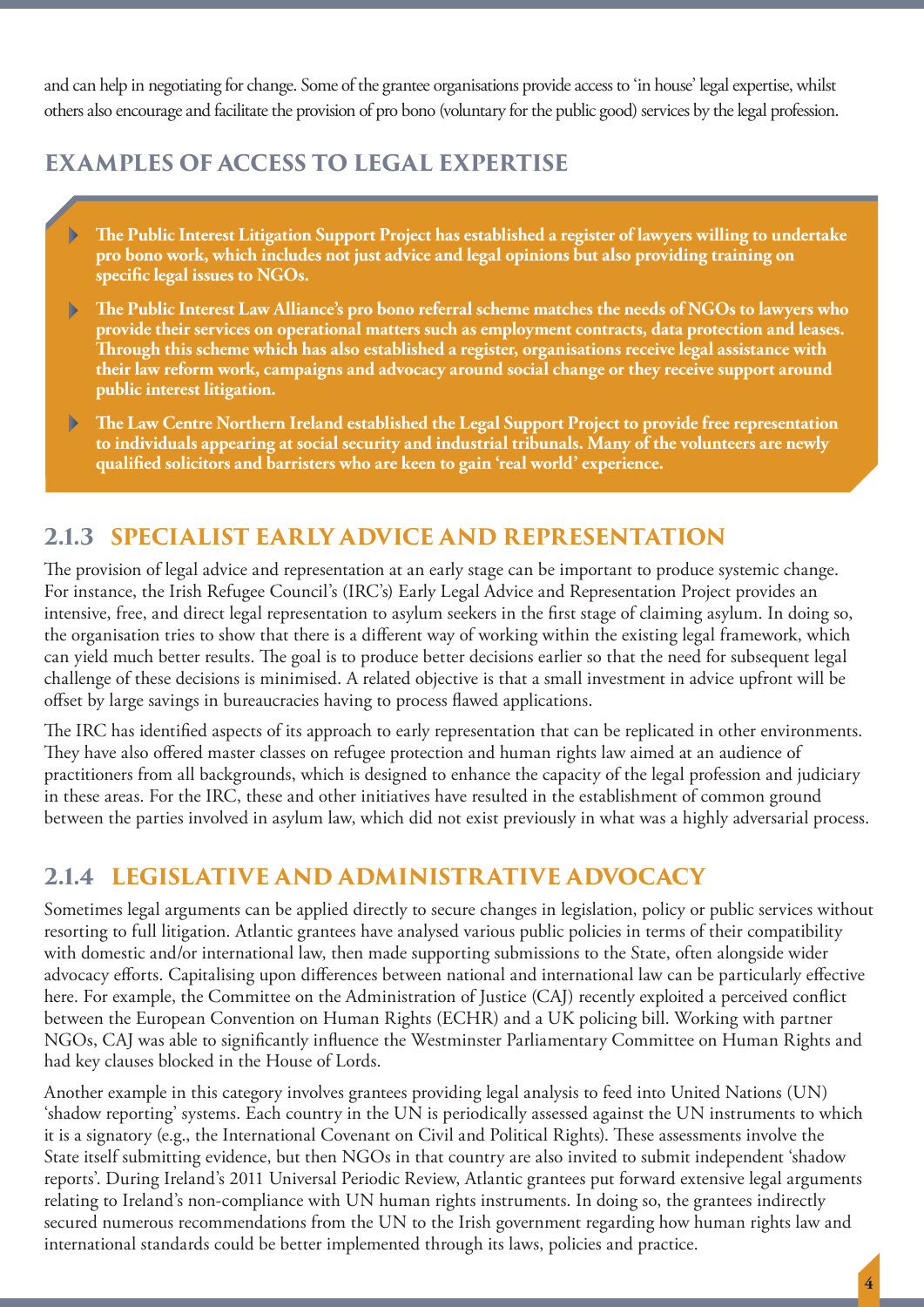## **2.1.5 MULTI - FACETED APPROACHES**

Some organisations take multi-dimensional approaches to securing social change that use legal, policy, and training expertise to promote the rights of individuals as well as progress human rights generally. These organisations use casework observations and data analysis to inform and strengthen their advocacy work.

**"We have the benefit of the cases you see, so we can talk about individual children. We're not talking about a policy decision in isolation."**

**Children's Law Centre Interviewee**

## **EXAMPLES OF MULTI-FACETED APPROACHES**

- **The Children's Law Centre (CLC) builds much of its policy positioning from cases arising from its**   $\blacktriangleright$ **advice line. In one of its cases, successful litigation on behalf of an individual resulted in revised guidance for use by the Housing Executive and all Health Trusts in assessing children under the relevant legislative framework. This guidance has been carried forward by the CLC through policy work and training of civil servants who have responsibilities in this area;**
- **The Centre for Disability Law and Policy has trained people with disabilities and disability advocates**  ь **in legal analyses and the production of well-researched, accessible policy papers. This has allowed those advocates to have a positive influence on Ireland's disability legislation, for example tackling legal capacity issues in a way that will allow Ireland to ratify the UN Convention on the Rights of Persons with Disabilities;**
- $\blacktriangleright$ **Free Legal Advice Centres (FLAC) published a report on the social welfare appeal system arising out of their casework, which was then used as the basis for debate of the issues in the Seanad (the upper house of the Irish parliament.) FLAC also published a report on the legal protections available to consumers of credit and other financial services, documenting the experiences and frustrations of 30 people in the area of consumer credit which was used to influence debate.**

## **2.2 STRATEGIC LITIGATION**

Strategic litigation or public interest litigation is a strategy that uses test cases to effect legal and social reform. The intention is not only to win individual cases but to act as a complement to broader campaigns of social activism. Strategic litigation can be a vital tool for advocacy as a single case can result in the establishment of a precedent and broader systemic change. For example, it can create public awareness and debate about a specific issue by publicly exposing injustices and attracting media attention. Strategic litigation can also generate political pressure for changes to law and policy, hold governments accountable for their actions or inactions and empower marginalised groups to press for recognition of their rights. All of the various types of legal advocacy work considered above can act as a natural complement to strategic litigation.

**"We can try and persuade people on the basis of reason and analysis to change the law and protect human rights better."**

**"But ultimately, it is great to be able to say 'unfortunately, if you don't do that, we may have to sue you.'"**

**Free Legal Advice Centres Interviewee**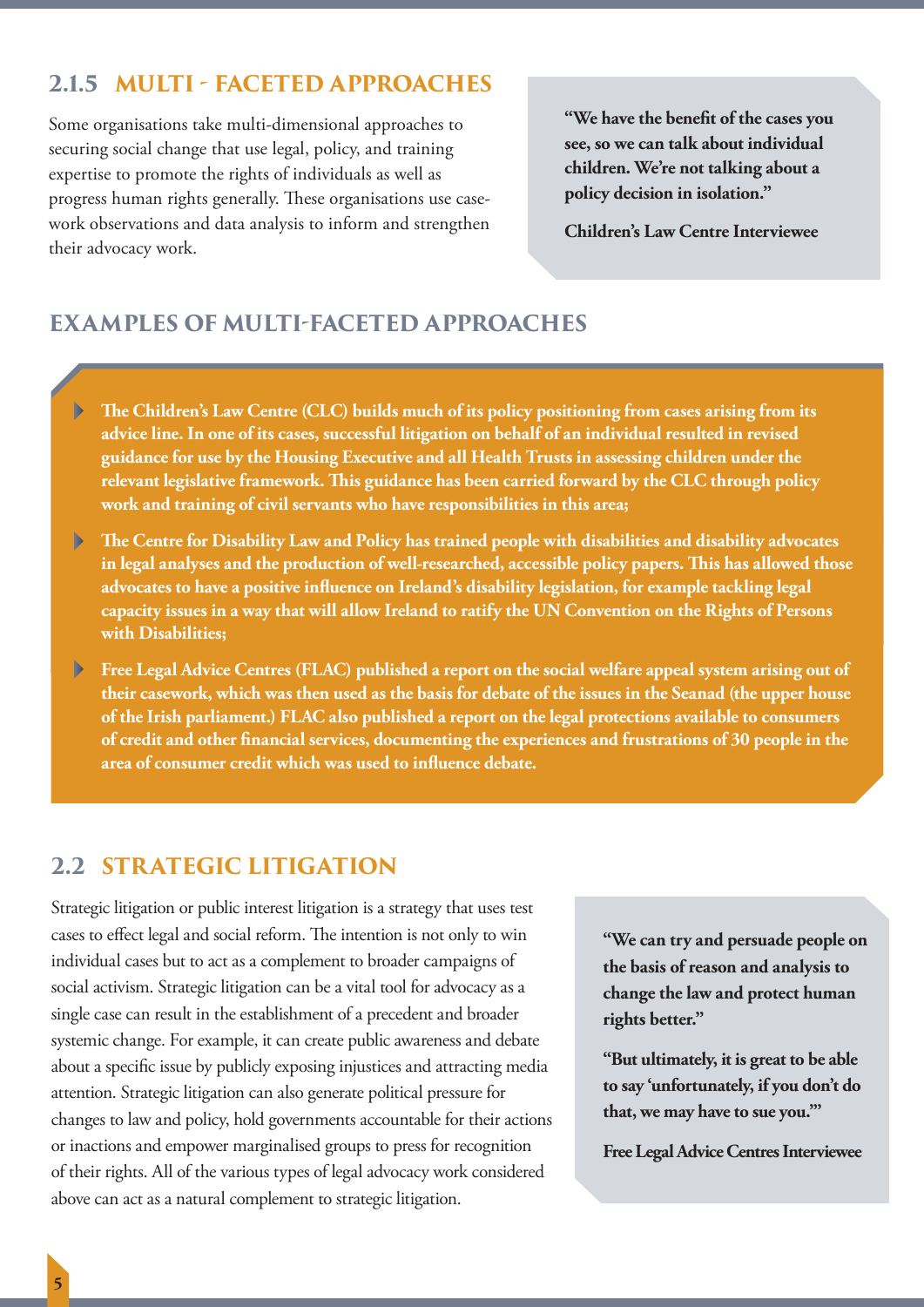## **2.2.1 INNOVATIVE LITIGATION**

Some grantee organisations have opened up and exploited new legal avenues when it comes to strategic litigation in NI and RoI, establishing new approaches and precedent as they go. Often this work relates to forcing the national application and interpretation of a particular international law for the first time. Whilst this has been successful in some cases, the grantee organisations have had to invest a great deal of time and resource in securing the implementation of such judgements.

For example, Free Legal Advice Centres (FLAC) represented Lydia Foy, a transgender woman who had been seeking a birth certificate recognising her gender as female. Before approaching FLAC, Foy's requests had been refused on numerous occasions by the Registrar General's office. FLAC eventually won its case before the High Court by arguing that the State's position ran contrary to the European Convention on Human Rights (ECHR) and jurisprudence that had been recently established at the European Court of Human Rights. This ground-breaking judgement resulted in the High Court making its first ever declaration of incompatibility between Irish law and the ECHR.

**"The law is our starting point… upholding the rule of law in general and specifically holding the state to account for the commitments it's made internationally. It's the meat and potatoes of a human rights organisation."**

**Committee on the Administration of Justice Interviewee**

## **2.2.2 COMMUNITY-BASED LITIGATION**

Community-based organisations can identify issues that require attention and refer them on to grantee organisations that have the capacity to add legal value. The community-based model of strategic litigation finds strong support among organisations because the experiences of community members who are directly affected by discrimination dictate the issues to be addressed under the law.

For example, in 2002 the Irish Traveller Movement (ITM) established a legal unit with a view to increasing Travellers' understanding of their rights and to support strategic litigation.

It has supported Travellers to take cases of strategic importance to the Traveller community, including accommodation issues, education issues and a challenge to the trespass legislation.

In one case, it tackled the educational disadvantage that Traveller children face in Ireland, particularly at second level (secondary education). A mother challenged a school's admission policy, which gave preference to the applications from the children of past pupils when the school was oversubscribed. The mother argued that the policy affected Travellers disproportionately as their parents are less likely to have attended second level school.

After an unsuccessful attempt to resolve the case at the local level, ITM's Law Centre filed proceedings in the Equality Tribunal in 2010. The Tribunal found that the school's admissions policy discriminated against Traveller children indirectly. The school successfully appealed to the Circuit Court, whose decision was upheld by the High Court in 2012. However, as a direct result of this case the Department of Education brought forward legislation in 2013 providing for a much more circumscribed application of past pupil criteria.

The potential cost of litigation is a significant factor in most community organisations' and NGOs' decision-making. If they lose (and in some cases even if they win) they may have to pay their own legal costs, those of their opponents and possibly even damages. Seven, six or even five digit legal bills can bankrupt a small organisation and often they are unwilling to run the risk, even where litigation is wholly justified. Two Atlantic grantee projects in particular have tried to address this.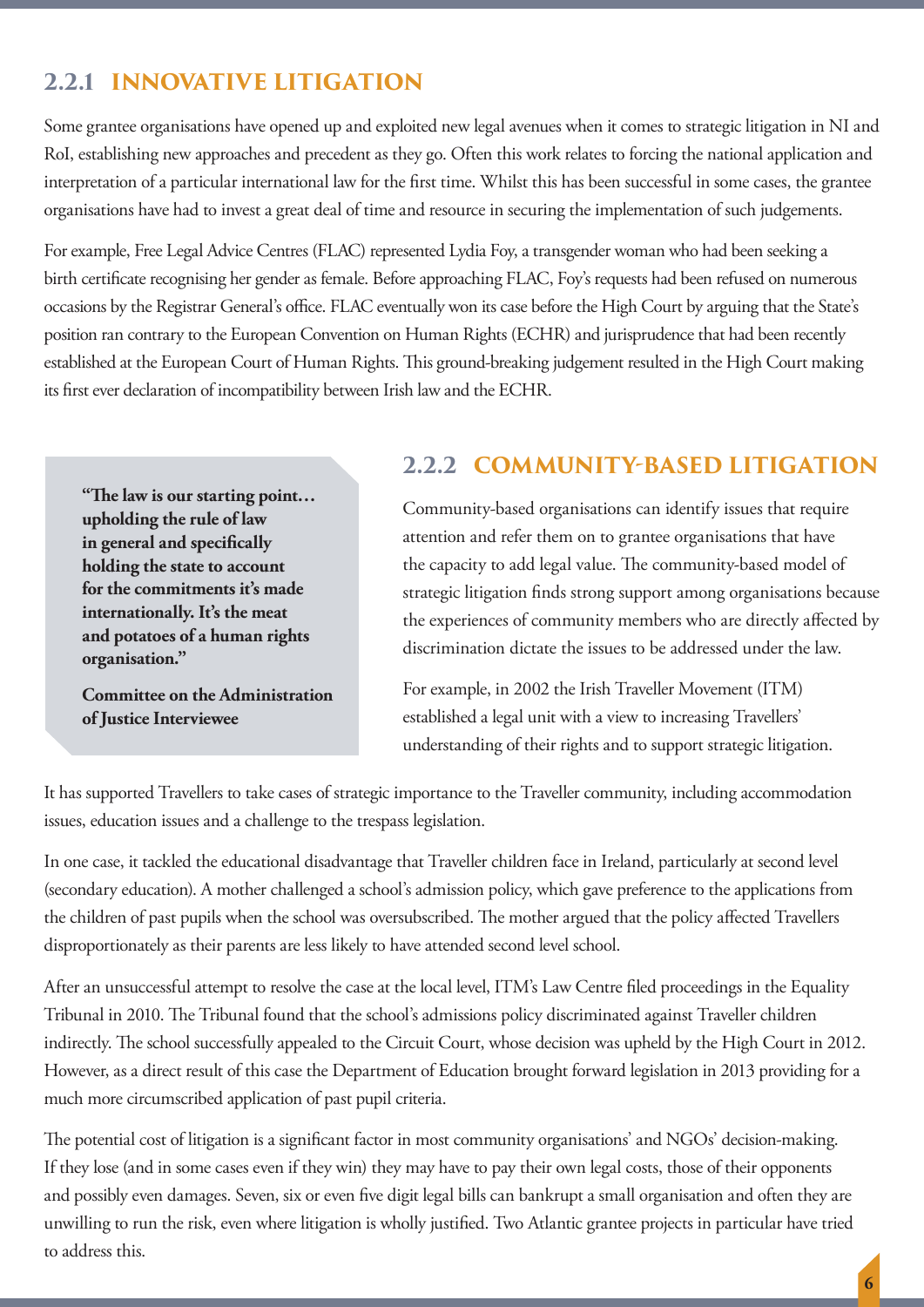Both the Public Interest Law Alliance in RoI and the Public Interest Litigation Support (PILS) project in NI, try to minimise NGOs' own legal costs through the brokering of pro bono representation. In the case of PILS, in some cases the litigant is indemnified from having to cover the opponent's costs, either through PILS own litigation fund or by securing protective costs orders.

### **2.2.3 LITIGATION USING EUROPEAN LAW**

In some areas, European law provides more robust protection for human rights than national law, and grantees have used that fact to great effect. For example, the Immigrant Council of Ireland (ICI) has adopted a strategic litigation approach that involves using European Union (EU) directives on migration to assess Ireland's compliance with international standards, (with the ultimate goal of advancing the rights of migrants and their families in Ireland). ICI litigated successfully using this approach to secure the rights of EU nationals residing and working in Ireland to be joined by their non-European family members. This approach can also have important knock-on effects on the implementation of European law across the other member states of the European Union.

## **2.2.4 LITIGATION FROM WITHIN PARTNERSHIPS AND NETWORKS**

Strategic litigation is both complex and costly. However, both issues can be at least partially addressed by NGOs, community organisations and legal organisations working together in partnerships and networks. On the cost side, coordination across NGOs can mean that only one case has to be taken instead of each NGO needing to take one. A larger network usually has access to a larger register of lawyers that are interested in pro bono work, meaning that more issues can be litigated on at a lower overall cost. Finally, small financial contributions from many organisations towards the costs of a single case can greatly reduce the scale of financial risk that each faces in litigating. In addition, these cases tend to be complex and 'many heads are better than one'. Prior and related experience can be shared to prevent legal teams from chasing down blind alleys. There are many examples of strategic litigation being enhanced by partnership working.

## **EXAMPLES OF LITIGATION WITHIN NETWORKS**

- **The Public Interest Law Support project's stakeholder forum brings legal expertise and NGOs together**   $\blacktriangleright$ **to consider pressing socio-economic issues. The forum then determines which issues offer the greatest potential strategic impact and should therefore progress to formal application for support from its litigation fund;**
- $\blacktriangleright$ **The Irish Refugee Council Law Centre runs the Refugee and Immigration Practitioners' Network as an online forum to bring people together to share information about case law and other developments;**
- **The European Council on Refugees and Exiles co-ordinates the European Legal Network on Asylum, which brings together lawyers across Europe to share the experiences and jurisprudence of their jurisdiction on asylum matters; and,**
- **The Irish Council for Civil Liberties is co-chair of the International Network of Civil Liberties**   $\blacksquare$ **Organisations, which enables it to work collaboratively with similar organisations in other countries on strategic litigation issues.**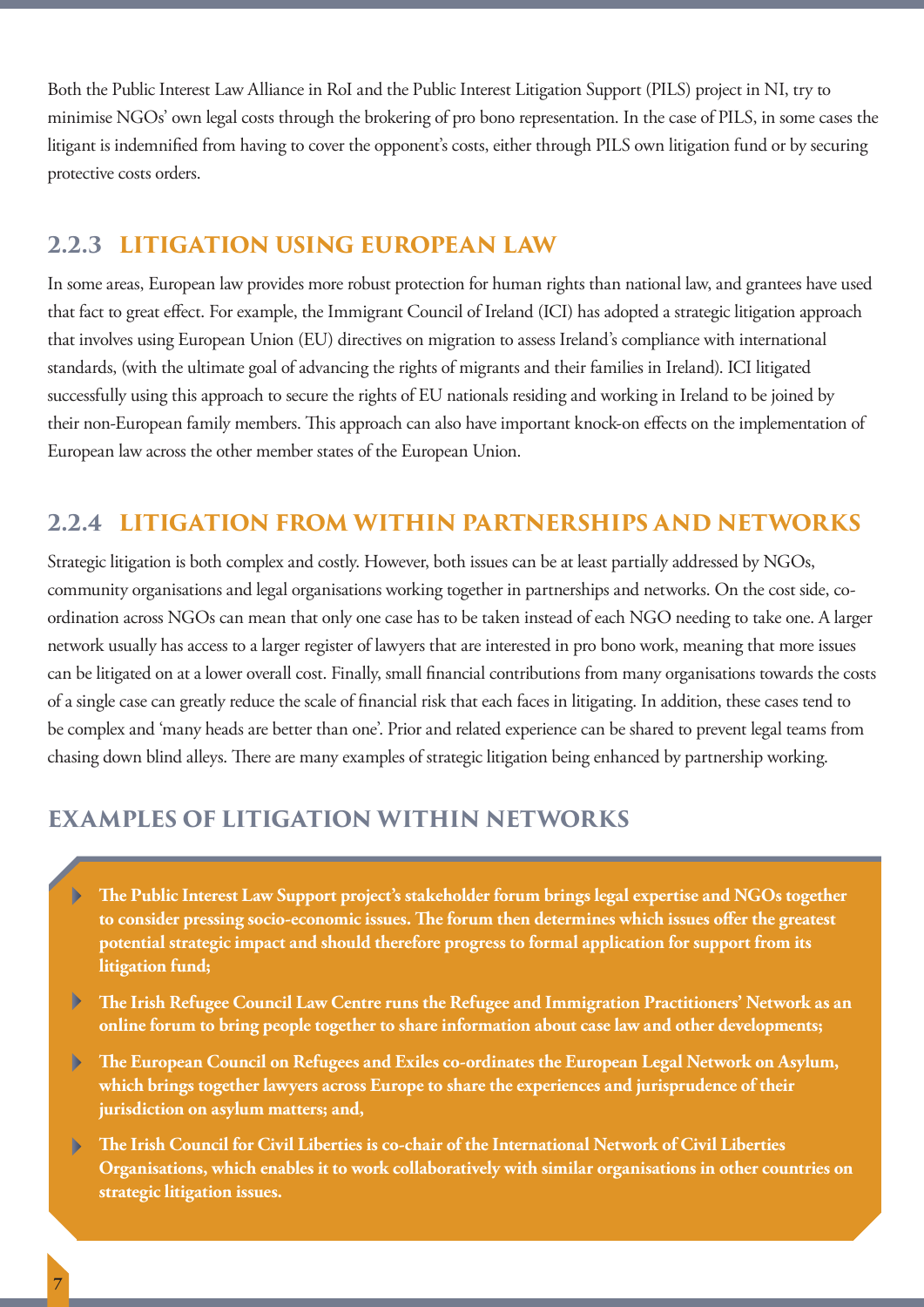## **3 CHALLENGES**

Organisations interviewed for this research are realistic about what the law can achieve. Although unanimously positive about the benefits, they also identified that the following issues can limit the effectiveness of legal advocacy and strategic litigation.

### **DIFFICULTIES FINDING THE RIGHT CASE AND CLIENT**

For many organisations, identifying the right case or client is an organic rather than a deliberate process. Cases and clients emerge through on-going engagement with networks, other individuals and groups while issues that require a remedy surface. Few have experienced test cases that emerge by design.

Communication and relationships with the legal community, public and other civil society organisations are key to the identification of issues that might have a legal dimension and of the organisation best suited to address the problem. For many organisations, the relationship between advocacy and litigation is strong and a case that begins with a simple matter of legal advice can develop into a piece of strategic litigation.

**"The reality is that 50% of our test cases don't start out as test cases. They come in, they're complex, and it's only when you start looking at them that you go, 'Oh, there's something in this actually that's got a public interest point of law.'"**

**Law Centre NI Interviewee**

**"For a lot of people, if they come in and you say, well, we would be happy to take on your case, but it will be eight years before you get a decision in the Supreme Court and they say, well, forget it!"**

**Free Legal Advice Centres Interviewee**

### **DELAY**

A serious barrier to using litigation to effect change is that the courts can be very slow. Although litigation can be an empowering process for the litigant, the length of time and nature of the process can be daunting and demanding. All organisations acknowledge that it is difficult to identify a client willing to make the kind of commitment and investment necessary to see litigation through to its conclusion.

#### **COST**

In much of the field of public interest litigation no legal aid or cost protection is available. That means the risk of having costs awarded against a client or an organisation is a huge barrier to pursuing litigation. Although courts in the Republic of Ireland have yet to make any protective cost orders, in Northern Ireland some progress has been made on this front, providing some grounds for optimism regarding the future of public interest litigation.

#### **NO CLASS ACTION**

In the US and some other jurisdictions, a single 'class action' suit can be taken by multiple litigants who are all arguing the same underlying point (e.g., multiple victims suing the same company on negligence grounds relating to a particular product/service). The Irish legal system does not recognise class actions (i.e., it requires each individual to litigate separately) and in the UK broadly equivalent 'representative actions' have only been allowed under certain limited circumstances. This barrier prevents NGOs from tackling particular issues on a combined or collective basis, further compounding the cost issues identified above.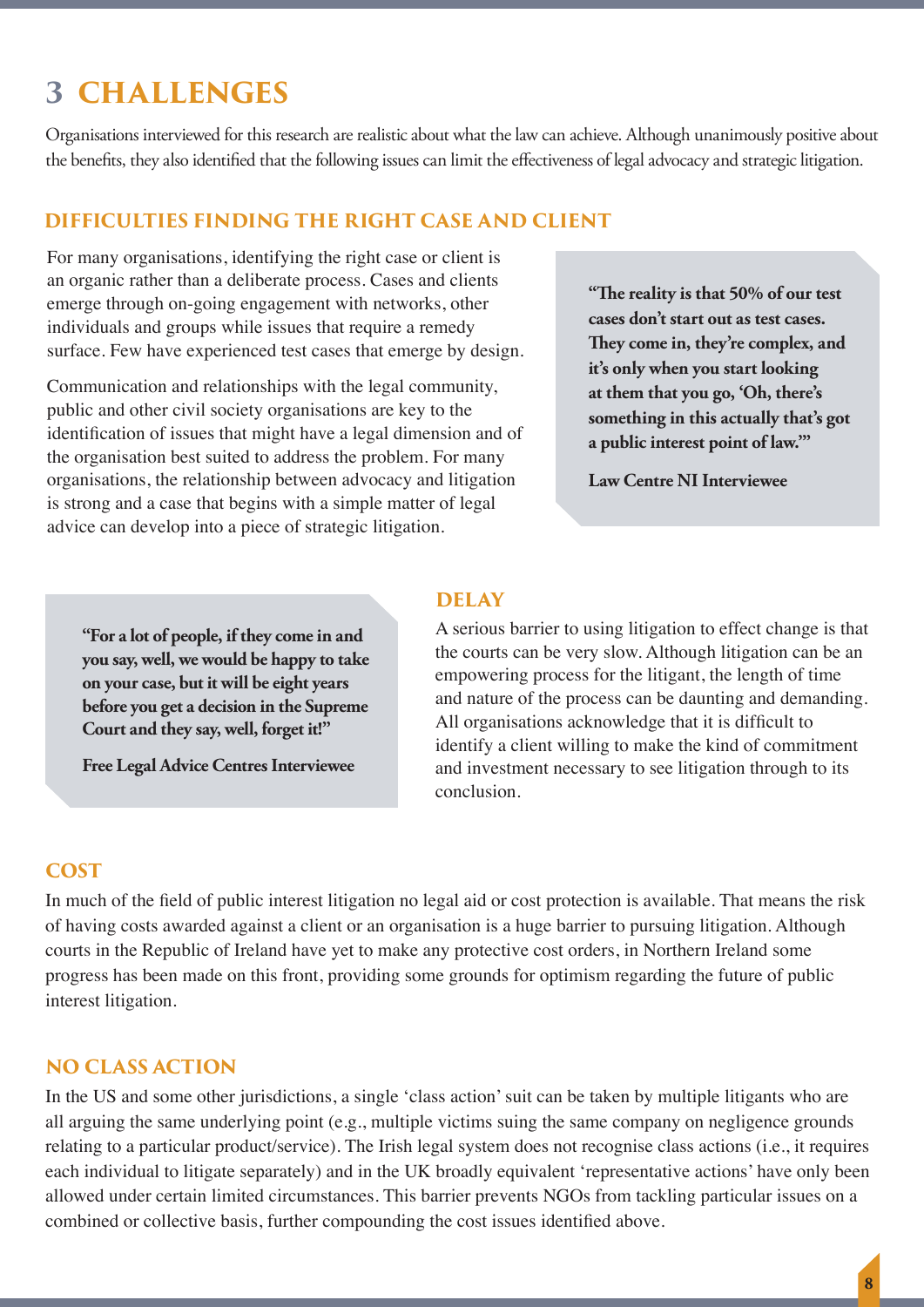#### **MAINTAINING INDEPENDENCE**

Although many organisations have productive working relationships with government and state officials, it is important that these relationships do not interfere with the capacity to be critical and to hold government to account in a robust manner. There is, however, a fine balance that organisations need to maintain if they are to be effective—another reason why litigation is often considered and used as a last resort.

**"We've tried to move away from simply being oppositional, to actually getting involved in discussions and having a constructive engagement. In some cases that's worked and in some cases, it hasn't. It's a difficult balancing act."**

**Law Centre NI Interviewee**

#### **UNPREDICTABILITY AND NEGATIVE OUTCOMES**

While all cases are taken with a view to bringing about progressive change, it is never possible to predict the outcome of a case, even with a victory in court. Not everything about strategic litigation can be planned and the risk of a bad outcome—losing the case, having costs awarded against an organisation or provoking a legislative backlash where the law is changed for the worse—is always a risk. This highlights the importance of having a good advocacy campaign in place to support the litigation and mitigate the risks.

**"I have a duty to my client and if I think that's the best deal they're going to get, I can't advise them otherwise just because it doesn't suit my strategic goals."**

**Irish Traveller Movement Interviewee**

#### **SETTLEMENT VERSUS PRECEDENT**

If a government or private party makes a generous offer or settlement that remedies the individual's case, that offer can be attractive for an individual client but it can frustrate potential precedent-setting litigation. This can mean that individual problems are solved but the wider implications raised by such cases remain unaddressed.

#### **CONSERVATIVE VALUES**

Public interest litigation is more likely to be successful where the legal professions and judiciary are open to the use of the law to effect social change. It is important to understand the kind of arguments likely to be persuasive—for example whether the use of international human rights instruments will be well received and what remedies will find support—so that legal information received by prospective lawyers and judges can be useful to create the conditions in which public interest litigation can flourish. It is important also to sensitise the judiciary to the challenges faced by marginalised and vulnerable groups, with which they may not always be familiar. This highlights the value of multi-faceted approaches to using the law to effect change.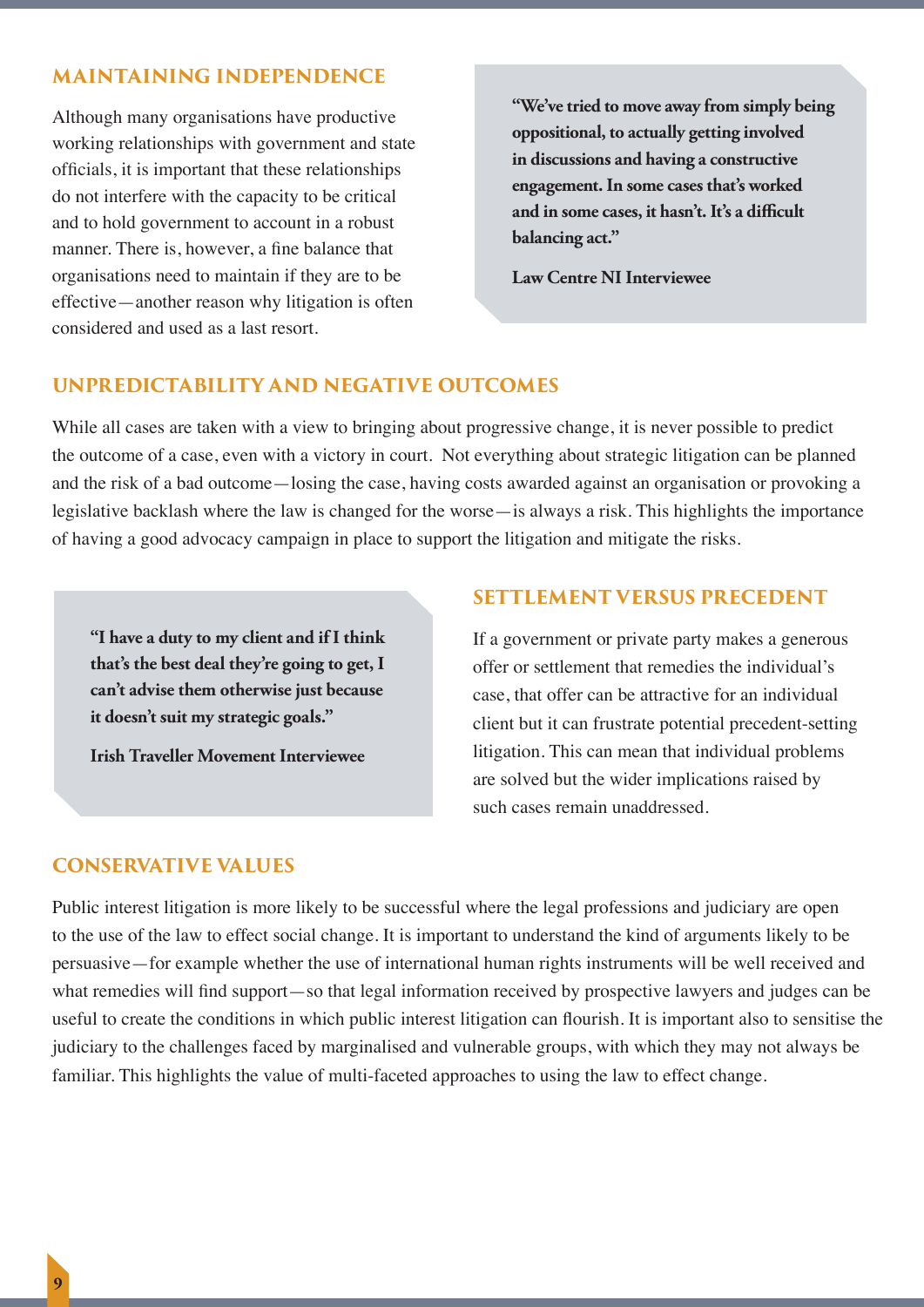## **4 LESSONS LEARNED**

The following lessons can be drawn from the experience of these organisations working with the law to effect social change.

#### **EMPLOY MULTI-DIMENSIONAL AND INTERCONNECTED STRATEGIES**

Combining strategies of advocacy, legal analysis, education and representation is vital to maximising the effectiveness of all aspects of the law and legal processes employed. Litigation on its own can be insufficient to effect change, not least because sometimes there is a political failure to execute or implement the judgment in question. Sometimes, intense advocacy will be required to ensure the promise of a judgment is fully delivered.

**"You've got to be quite multifaceted. It's no good just simply having a legal strategy or having just the policy strategy. Coalitions are important, research is important, producing good quality information."**

**"You have to be credible, you have to know your stuff, you've got to have all of those elements. And even with all of those elements, you might not win."**

**Law Centre NI Interviewee**

In others, further litigation will be required to bring the matter to a conclusion. At the same time, litigation can be fruitful even if it does not result in courtroom success when the matter sparks debate and law reform.

### **BE PREPARED TO PERSIST OVER TIME**

Few activities result in quick fixes and change often takes years and multiple attempts using different strategies to make progress in effecting social change.

#### **CONNECT WITH ISSUES, PEOPLE AND COMMUNITIES**

Connecting grassroots organisations with legal strategies is crucial to successful change. The most useful forms of expertise and intelligence here are derived direct from service users, through thoughtful policy and research work and sharing knowledge and experience with partner organisations. These are the hallmarks of the most successful approaches to securing social change demonstrated by Atlantic grantees.

#### **CHOOSE LITIGATION CAREFULLY**

Not all policy issues will be best moved forward through litigation. Sometimes litigation will attract undue risks of various types and in these cases other non-litigious strategies are more appropriate.

#### **MAKE USE OF THE MEDIA**

An important part of the multi-faceted approach is to change public opinion in support of a particular issue. Organisations are increasingly savvy in their use of social and traditional media in the knowledge that they can be hugely important in bringing about social change.

#### **INVEST IN LEADERSHIP AND CAPACITY BUILDING**

Supporting the capacity of NGOs to use the law can have real added value in its advocacy while developing specialist expertise amongst the legal community helps similarly to raise the bar. Leadership in both sectors is key to continuing to innovate and develop the use of the law to effect change.

**10**